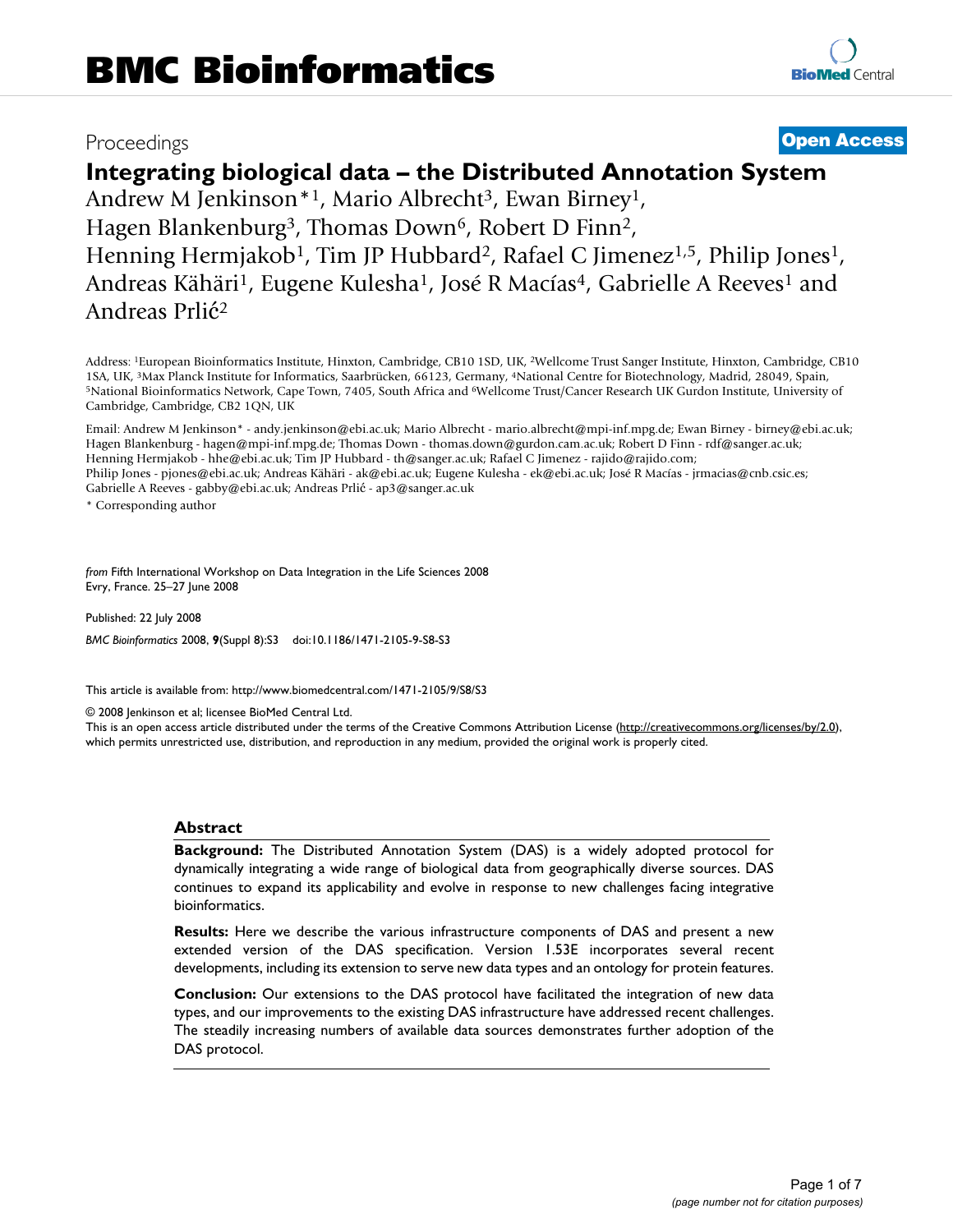# **Background**

The abundance of data in the post-genomics era is a major boon for life science researchers. However, data from disparate sources arguably have the most value when considered in context with each other. For example, manually curated experimental evidence may be more reliable than computational predictions, but the latter may offer greater coverage. Whilst drawing conclusions based on the results of multiple experiments is by no means a new concept in biology, *omics* data and *in silico* analyses make traditional *ad hoc* methods of publishing and sharing data impractical. With the trend for data expansion set to continue and the highly collaborative approaches of major projects such as ENCODE [1], integration is likely to become an increasingly important focus of bioinformatics.

Efforts to integrate data sources may be broadly categorised by their motivation:

- 1. aggregating and presenting data in an accessible format
- 2. computational analysis of combined data sets
- 3. federation of disparate resources

Each of these goals, although not necessarily mutually exclusive, has its own requirements. For example, whilst user interfaces must be responsive and accessible, computational analysis requires robust semantics.

# *DAS overview*

The Distributed Annotation System (DAS) [2] was originally conceived as a mechanism to aggregate and display genome sequence annotations such as transcript predictions. It is built upon the principle that data should remain spread across multiple sites, rather than aggregated into centralised databases. Thus data providers retain control over data access, releases can be more dynamic and changes to file formats or database structures are transparent. DAS has a "dumb server, clever client" architecture, which holds a number of advantages. For example, the minimal resources and time required of data providers to expose their data means more sources can be integrated and more readily. Conversely, one of the main reasons for this ease of implementation is a lack of enforced semantics, which limits applications primarily to visual display. In addition, DAS has been lacking a central registry of available data sources.

DAS was developed by WormBase [3] for sharing genome annotations, and was adopted by the Ensembl project [4] to facilitate the display of such distributed data in its genome browser. The applicability of DAS was extended to protein sequence and structure data by the efforts of the eFamily project to integrate five of the major protein databases [5,6]. It was subsequently adopted by the BioSapiens Network of Excellence as the mechanism of sharing proteomics data among member institutions [7,8], and also by the ENCODE project to dynamically share the latest data between collaborators. Many other individual projects across the world also expose their data and/or operate integration services via DAS.

As a standard for the sharing of biological information, the DAS protocol defines how data should be represented and communicated. It takes the form of a web service based upon the open standards of Hyper-Text Transfer Protocol (HTTP) for data transmission and Extensible Markup Language (XML) for data format. A DAS server may host a number of sources, each differing in the services it provides and the type of underlying data it is based on.

# *Coordinate systems*

DAS may be used to annotate different types of data. In order to distinguish these, *coordinate systems* describe the various reference data types DAS supports. Each coordinate system may be thought of as a model that bioinformaticians commonly use to denote biological entities and locations of features within them. A coordinate system has four parts:

1. The **category** or type of annotatable entity. For example a chromosome, gene, protein sequence or protein structure.

2. The **authority** or project responsible for defining the coordinate system. For example NCBI, UniProt or Ensembl.

3. The **version**, used where entities themselves are not versioned (as in genomic assemblies).

4. The **species**, for coordinate systems containing only entities from a single organism.

Though coordinate systems are normally used to describe the location of a feature within a reference entity (for example residue 26 of UniProt sequence P15056), some annotations are not always associated with a sequence location but rather the entity itself (for example database cross-references). Such features are commonly called *nonpositional features* and are used most when annotating genes, which themselves are often thought of as abstract entities. The difference between annotating an entity versus a region of an entity's sequence is conceptual and requires no special implementation for a data source, but does have implications for a client's display.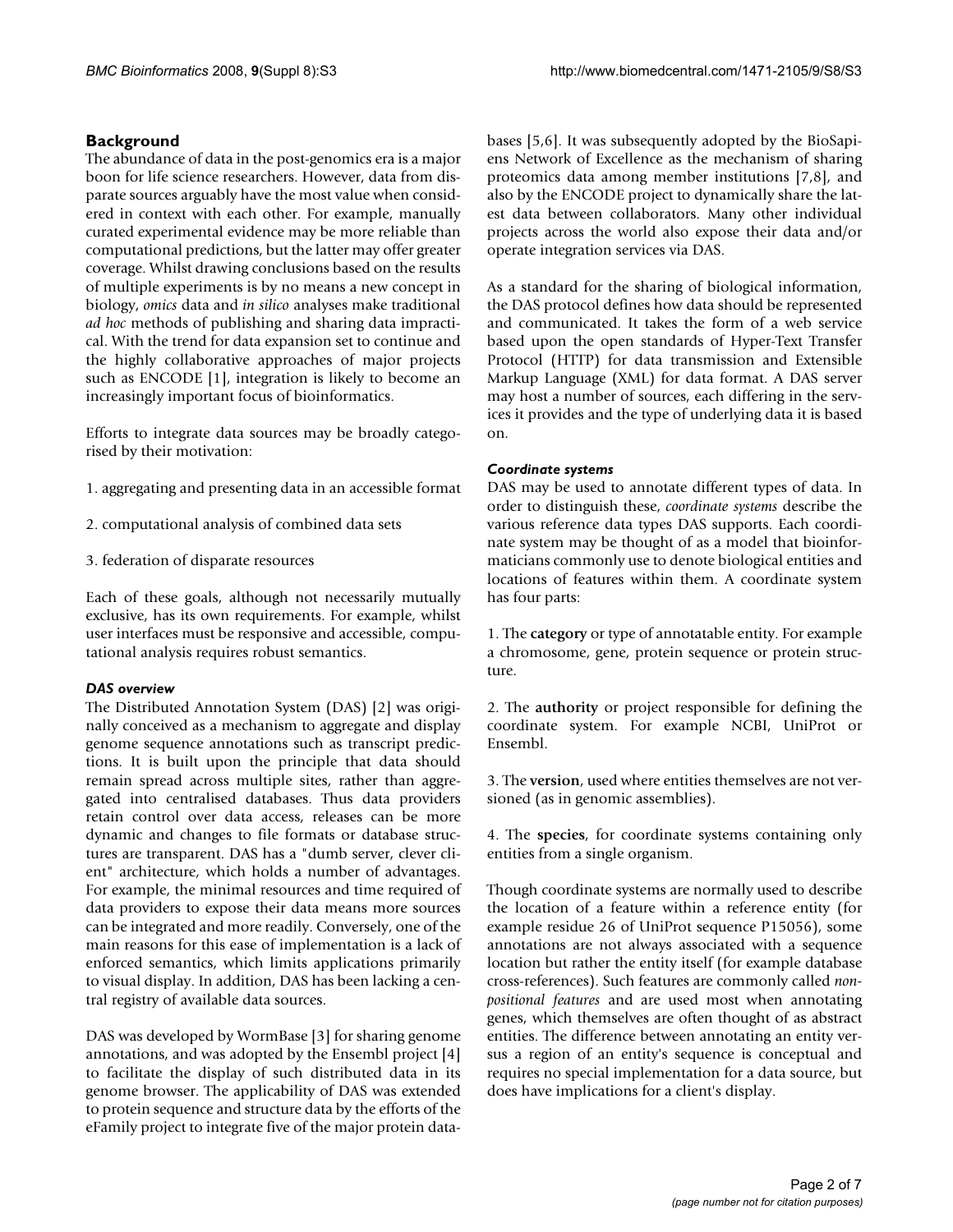#### *DAS commands*

A DAS source may offer one or more different services to clients, determined by the *commands* it implements. A DAS command is a request issued by a client for a certain class of data, such as a sequence or annotations of a sequence. The server responds with an XML document representing the requested data. DAS defines a model for constructing the query (a specific URL format), a model for representing the data (an XML document type) and its means of transport (HTTP). Each command has similar but distinct query and data models. Version 1.53 of the DAS specification [9] has five main commands:

1. **entry points** – fetches a list of entities a source can annotate

2. **sequence** – fetches the sequence of a segment of DNA, protein *et cetera*

3. **features** – the most commonly implemented command; fetches annotations located within a segment

4. **types** – fetches a list of the types of feature a source or segment has

5. **stylesheet** – fetches instructions for displaying features

DAS sources that offer sequences are often referred to as *reference sources* because they provide the reference entry points for other commands on the same or different servers. Sources implementing the features command are by contrast referred to as *annotation sources* because they provide annotations based on a reference sequence. This distinction is largely historical since some DAS sources are conceptually both reference and annotation sources, and DAS has since expanded to cover non-sequence data.

The DAS specification has also been extended with several other commands, such as those offering 3D structures and alignments. These are discussed in the Results section.

#### *DAS registry*

The steady growth in both the number and diversity of publicly available DAS sources necessitated the development of a method for the discovery of DAS services. Previously reported is the implementation of such a mechanism in the form of the DAS Registry [6,10]. This service allows data providers to publish their DAS sources, allowing their automatic discovery by compatible clients. This discovery feature has been incorporated into most client implementations and libraries. The registry also performs service validation on registered sources to check that they are both functioning and conforming to the DAS specification. The number of registered sources has steadily increased since the DAS registry was created, to date totalling 383.

# **Results**

In recent years the DAS protocol has been expanded beyond the core specification to cater for the data integration needs of additional areas of biological research. However these extensions have yet to be incorporated into the specification itself, the latest version of which is 1.53. Instead, collectively they form an extended version of the DAS protocol, version *1.53E*. This protocol, documented at [http://www.dasregistry.org/spec\\_1.53E.jsp,](http://www.dasregistry.org/spec_1.53E.jsp) comprises five additional commands, an ontology for protein features, a server-side data preparation option (binning) and additional options for stylesheets. The extensions it offers are all optional for both servers and clients.

#### *New commands*

The DAS 1.53E specification defines five new commands.

### *Structure*

Similar to the "sequence" command, this command allows DAS sources to act as reference sources for 3D structures. Clients may request the structure of a given entity, and the source responds with an XML representation of the atomic structure. PDB structures are currently served by a data source maintained by the Wellcome Trust Sanger Institute.

#### *Alignment*

This command provides a flexible mechanism for exposing pairwise and multiple alignments of entities. As well as full alignments, clients can request partial alignments containing entities within a given range of a query entity. This is particularly useful for clients wishing to display alignments containing large numbers of entities, such as the protein family alignments displayed on the Pfam website [11].

DAS alignments may additionally be used by clients as a means of converting between coordinate systems. For example, the Sanger Institute maintains an alignment DAS source that offers mappings between the UniProt and PDB databases. Using an alignment as an intermediary, it is possible for clients such as SPICE [12] to project features from one coordinate system to the other.

#### *Interaction*

The interaction command is used for unifying and integrating different sources of molecular interaction data. A DAS source implementing this command supplies XML representations of molecular interactions.

The DAS representation of an interaction is flexible enough to allow many types of interactions, including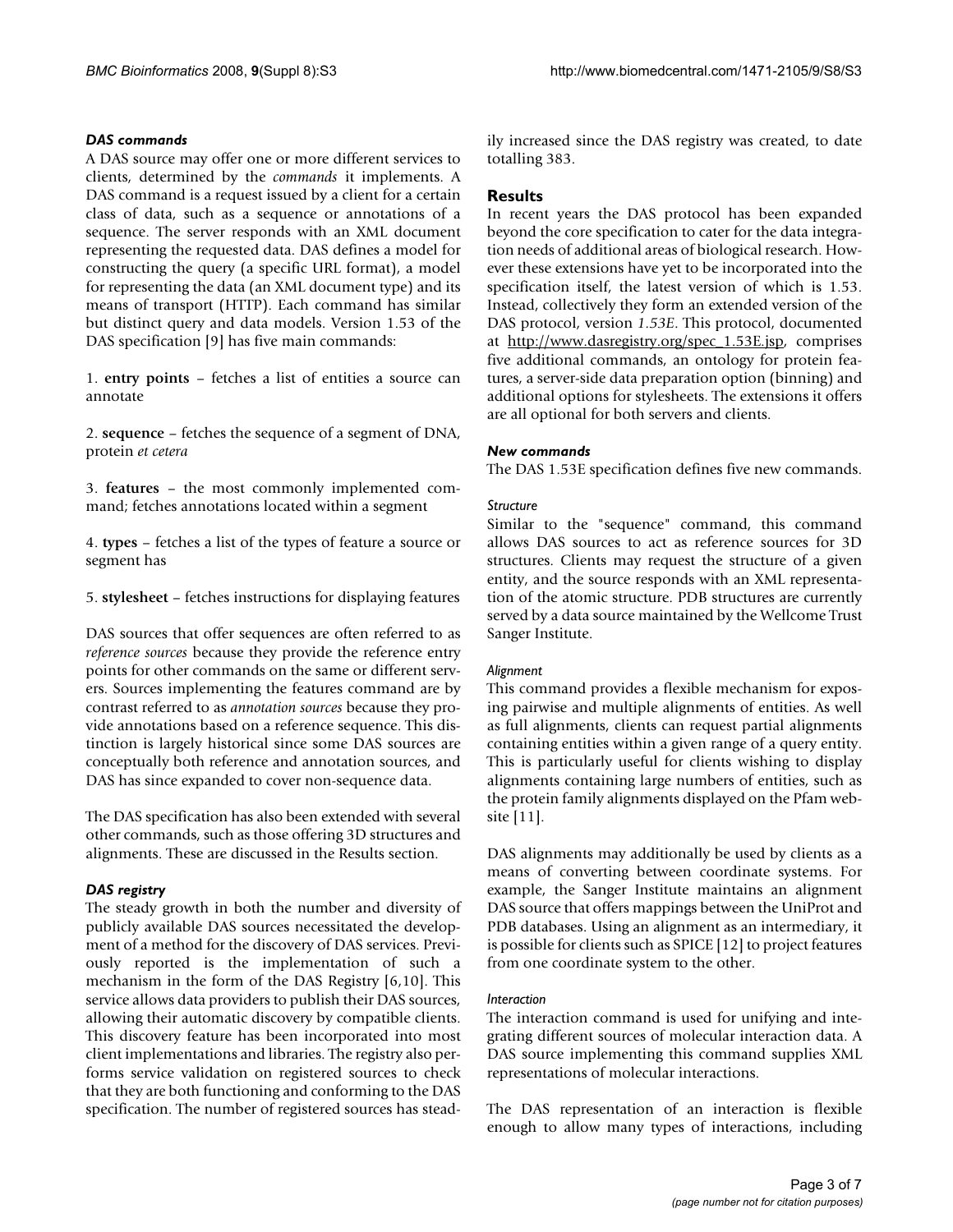those for which the interacting region is known and those for which it is not. The XML document contains a list of interactions and a list of the interacting entities (termed "interactors"), with each interaction referencing two or more interactors. In addition to standard attributes such as name and database source, both interactions and interactors may be further described with additional custom properties.

An interaction DAS source can be queried using one or more interactor identifiers, whereupon the DAS source returns interactions involving them all. The client can also request that interactions be filtered by their custom properties, specifying either interactions for which a given property is defined or those for which the property matches a given value.

### *Volmap*

The volmap command is used for syndicating 3D structure volume map data from electron microscopy. It accepts a single "query" ID, and the simple XML response contains metadata for the volume map and a link to the raw data. Unlike other DAS commands, the data itself is not encapsulated in XML due to its large size. The 3DEM group at the Spanish National Center for Biotechnology offers DAS reference and annotation servers for volume map data, and have developed the PeppeR client to facilitate its display [13].

# *Sources*

The sources command is different from other DAS commands in that it is not implemented by individual DAS sources. Instead it is typically implemented by the servers on which DAS sources are hosted, and provides metadata describing their DAS sources. This allows clients and end users to discover the services a server offers. The command details for each source:

- 1. The capabilities (commands) the source responds to.
- 2. The coordinate systems the source offers data for.
- 3. A contact email address.

4. Custom properties that describe the source further (such as the project the source belongs to).

Through the sources command, the DAS Registry can automatically 'mirror' individual servers, significantly augmenting the federation capabilities of the DAS protocol.

#### *Protein feature ontology*

The DAS protocol is intended to facilitate user-driven data integration such as graphical interfaces, and to enable data providers to quickly and easily expose their data. For these reasons, although the data transport mechanism has a defined structure, unlike other data integration technologies DAS does not impose strict semantic constraints on the data itself. Whilst this has resulted in widespread adoption, data shared via DAS are typically not amenable to automated analysis because the relationships between data types cannot be reliably inferred and it is difficult to assess their relative significance. To address this shortcoming, the DAS/1.53E specification defines an ontology for sharing protein feature annotations within a controlled vocabulary, developed jointly by the BioSapiens, UniProt and Gene Ontology projects. Currently, 34 BioSapiens DAS sources are committed to implementing the ontology in their annotations, though any source may choose to do so.

The ontology is an optional extension to the *features* DAS command, and because it is implemented by convention rather than by modifying the XML schema it is fully backwards compatible. The ontology itself is actually a composite of three ontologies:

1. Sequence Ontology [14], an established ontology describing features of biological sequences.

2. PSI-MOD, an ontology for post-translational modification terms.

3. A new ontology for BioSapiens-specific terms not covered elsewhere, such as literature references and other non-positional annotations.

#### *Command extensions*

The DAS 1.53E specifications defines two new optional extensions to existing commands.

#### *Binning*

A core principle of DAS is the notion of servers being relatively simple, which lowers the requirements for data providers to expose their data. However, some DAS sources can potentially serve very large numbers of annotation features for a given segment of sequence. This creates problems for user-driven clients that rely on fast response times. Often, the client is not capable of rendering all these features because the user interface has insufficient resolution. For example, a DAS source might annotate every base in a megabase region of the genome, but the user of a graphical client will not be able to see every annotation.

To solve the speed issue, the Ensembl DAS client takes advantage of this fact. It adds a *maxbins* parameter to a "features" command request. This parameter informs the DAS source of the client's maximum available rendering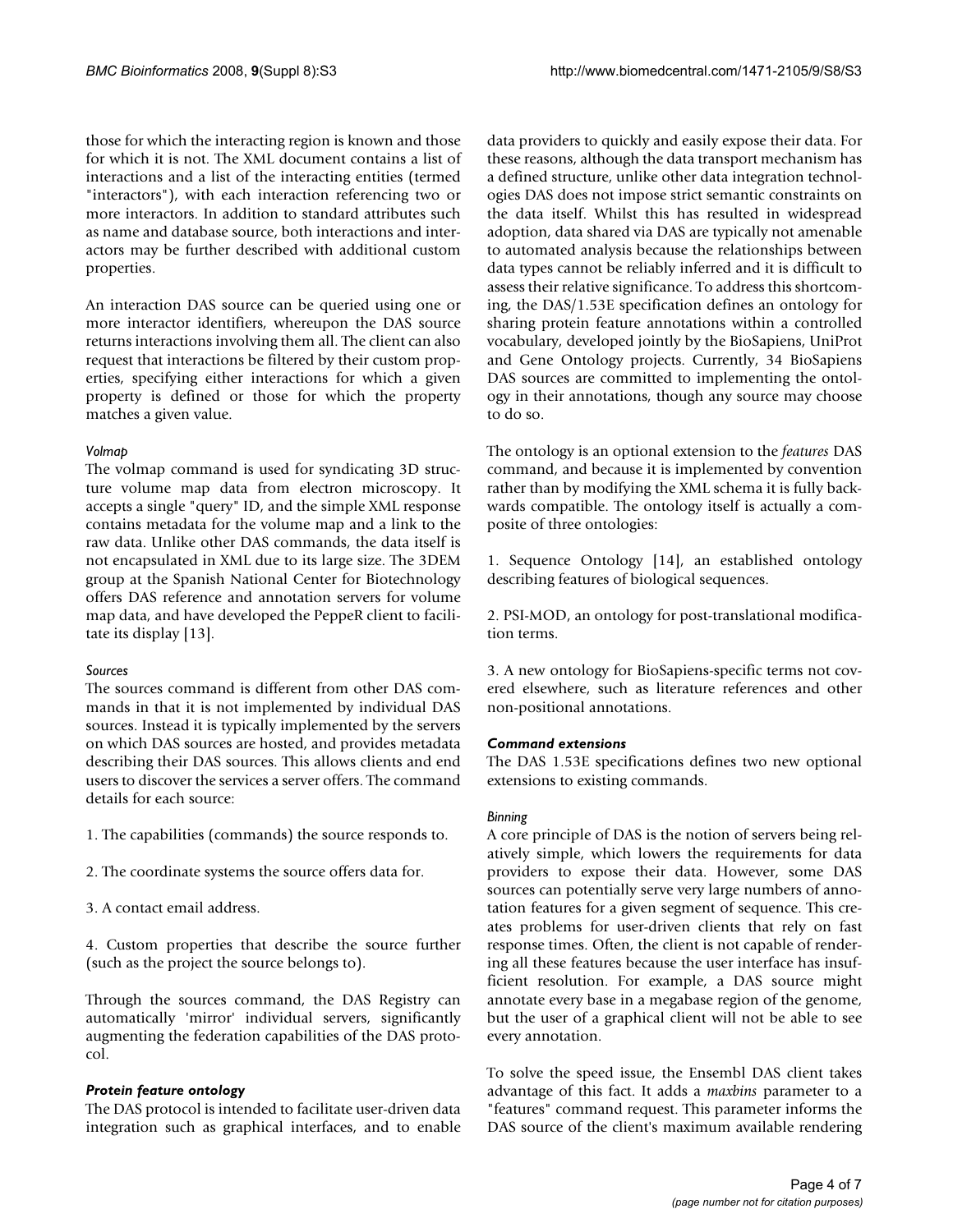space by means of the number of 'bins' that features may be placed into. The DAS source may then choose to optimise its response by only returning features that are renderable by the client (*i.e.* maximum one per bin). It is up to the DAS source to decide which features it should filter. This process is illustrated in Table 1.

#### *Advanced stylesheets*

Some DAS sources opt to provide stylesheets – generic blueprints that allow a client, if it so wishes, to render features according to the intention of the DAS source provider. The core specification defines several *glyphs* that a feature can be rendered as such as boxes, lines and arrows. Stylesheets, as in other DAS commands, are provided in XML format and work by specifying the size, colour and type of glyph to be rendered for each type of annotation provided by the features command.

Though stylesheets work well in representing sequence annotations such as exons, it is often desirable for some feature annotations to be rendered in more elegant formats. The 1.53E specification contains new glyph types for the "stylesheet" command that allow a server to define new ways of rendering data. The most notable of these are instructions for rendering plots according to a feature's *score* property. Different plot types include histograms, colour gradients, line plots and tiling arrays (wiggle plots). Figure 1 shows some examples of these formats.

# **Implementation**

The DAS specification has several client implementations. The Ensembl genome browser [4] incorporates a DAS client for several of its "views", and is able to display data from a wide variety of genomic, gene and protein sequence coordinate systems. It also integrates with SPICE [12], a Java Web-Start application that uses DAS alignments to combine protein sequence and structural annotations. Using SPICE, protein sequence annotations can be projected onto and visualised within a 3D structure. The DASMIweb portal [15] integrates protein-protein and domain-domain interaction datasets. The iPfam website also integrates interaction data, comparing the interaction topologies of different sources by overlaying them in a node graph [16]. Other clients include Dasty [17], a webbased standalone DAS client implemented in Javascript, and the Pfam [11] website.

Several solid client implementations are based on open source libraries, which are available for the Perl and Java programming languages. These include *Bio::Das::Lite* [18] and the *Dasobert* component of BioJava [19]. DAS server implementations are also provided for both languages: ProServer [20] and LDAS [21] for Perl; Dazzle [22] and MyDas [23] for Java.

# **Discussion**

DAS is a widely adopted protocol for the integration of biological data types in user-driven contexts, commonly used by consortia of distributed institutions such as BioSapiens and ENCODE. Though originally designed for aggregating genomic data, over recent years it has been extended to cover additional data types such as protein structures and molecular interactions. Thus DAS continues to increase its penetration as a data integration platform. The increase in the number of available DAS data sources has necessitated the development of a syndication and discovery service, which was recently established in the form of a DAS Registry. In addition, a Protein Feature Ontology has been developed to fulfil a desire to constrain data to a controlled vocabulary so that it may be treated in a more intelligent manner. Together, these developments are ratified into a new *extended* DAS specification, version 1.53E. This consolidation serves to present a more coherent view of DAS as a flexible data integration platform. The principal strength of DAS lies in the ease with which data providers can expose their data, specifically for visual display. This simplicity makes it a good choice for smaller or experimentally-focussed groups with limited informatics resources wishing to allow their data to be visualised alongside other resources. Its decentralised structure also makes it ideal for clients when integrating frequently changing data. Similarly, since data offered via DAS always adheres to a defined format, changes in data structure are invisible to clients. This is in contrast to other data integration methods such as data warehousing and mediators that wrap individual data sources.

**Table 1: Binning: illustration of how a DAS source may implement binning.**

| Positions                             | $\mathbf{H}$ | 12 | $\overline{13}$ | 4 | $\overline{15}$ | 16    | $\overline{17}$ | 8       | 9 | 20                      | 21           | 22 | 23 | 24 | -25 |
|---------------------------------------|--------------|----|-----------------|---|-----------------|-------|-----------------|---------|---|-------------------------|--------------|----|----|----|-----|
| Available bins                        | Bin I        |    |                 |   |                 | Bin 2 |                 |         |   |                         | Bin 3        |    |    |    |     |
| Annotation score<br>Features returned | 8            | 3  | 9<br>q          |   | -4              |       |                 | 7 6 7 2 |   | $\overline{\mathbf{0}}$ | $\mathbf{2}$ | 4  | 4  |    |     |

In this contrived example a client requests feature annotations for a segment of sequence between bases 11 and 25, with a *maxbins* parameter of 3. The DAS source has an annotation for every base but, after sorting each into its appropriate bin, returns only those features with the highest scores.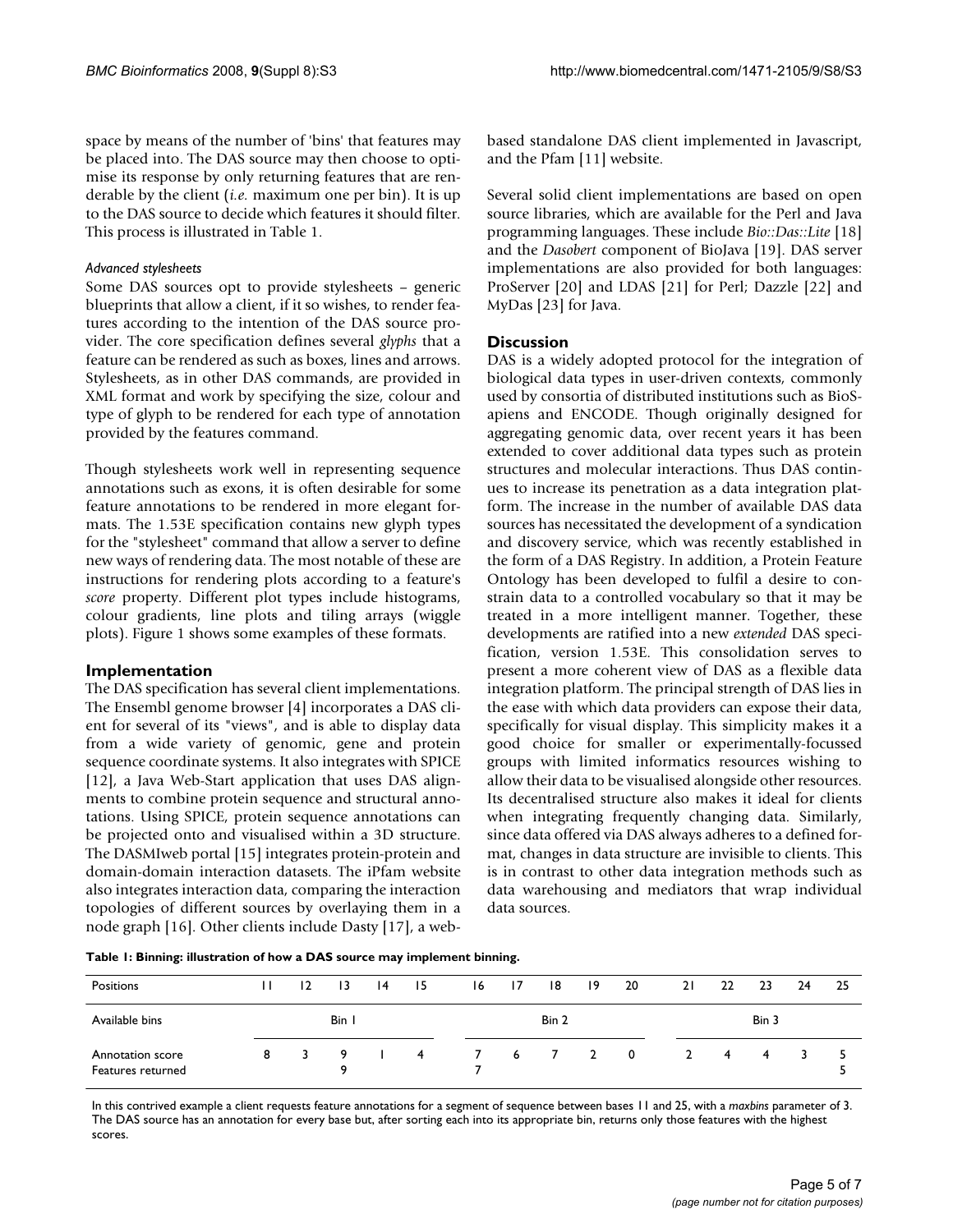

#### **Figure 1**

**Advanced stylesheets**. Examples of advanced rendering techniques possible with DAS: colour gradients and tiling arrays, as displayed in Ensembl.

However, other integration strategies do have their advantages. For example, other more complex middleware solutions may offer more advanced querying capabilities or more rigid semantics, which make them more suitable than DAS for data mining or as primary interfaces. Their disadvantages typically lie in the inevitably more involved setup process, textual display and reduced performance. Data warehouses have the capacity to provide high performance and powerful querying for analysis applications, but are often limited by the range of data sources they can integrate. This is due to the resources required to integrate each resource, with imports and structural changes typically being handled by the integrator rather than the data provider.

The DAS protocol will continue to evolve in response to new requirements, enabled largely by the flexibility and simplicity of the original design. Future improvements may include the addition of server-side filtering for sources providing large amounts of data, a *writeback* function for sequence or annotation submission and "come back later" responses for exposing software as a DAS service. Additional commands for new data types such as small molecules are also likely.

# **Conclusion**

DAS is a data integration mechanism gaining greater popularity in the bioinformatics community, due largely to its simplicity of design. We have expanded the applicability and functionality of the DAS protocol with five new commands, two command extensions and a protein feature ontology. We have consolidated these disparate extensions into a new extended DAS specification, version 1.53E. As a result, DAS now represents a flexible and more coherent data integration platform that spans several areas, from genomic sequences to protein interactions.

# **Availability and requirements**

- Project home page: <http://www.dasregistry.org>
- Operating system(s): Platform independent
- Programming language: Java, Perl
- Other requirements: Internet Browser
- License: GPL and other open source
- Any restrictions to use by non-academics: none

# **Competing interests**

The authors declare that they have no competing interests.

# **Authors' contributions**

AMJ extended and maintains the ProServer library, contributed to the Bio::Das::Lite library, contributed to the Ensembl client, implemented and maintains a variety of DAS servers and wrote the manuscript. MA, HB, RDF, JRM and AP designed the various extensions. MA and HB implemented DASMIweb. TD was involved in the design of the project and is the original author of the Dazzle library. EB and TH contributed guidance throughout the project. RDF is responsible for the Pfam resources and extended the ProServer and Bio::Das::Lite libraries. HH and PJ implemented proteomics DAS resources and the MyDas server library. RCJ implemented Dasty. AK implemented various DAS servers. EK implemented the Ensembl client and server. JRM implemented PeppeR. GAR implemented the ontology. AP co-ordinated the 1.53E specification, implemented SPICE and the DAS registration server and extended and maintains the Dazzle and Dasobert libraries.

# **Acknowledgements**

We would like to acknowledge the contribution of all those who provide data to the community via DAS, without which the system would not function. Parts of this work were conducted in the context of the BioSapiens Network of Excellence funded by the European Commission under grant number LSHG-CT-2003-503265.

This article has been published as part of *BMC Bioinformatics* Volume 9 Supplement 8, 2008: Selected proceedings of the Fifth International Workshop on Data Integration in the Life Sciences 2008. The full contents of the supplement are available online at [http://www.biomedcentral.com/1471-2105/](http://www.biomedcentral.com/1471-2105/9?issue=S8) [9?issue=S8.](http://www.biomedcentral.com/1471-2105/9?issue=S8)

#### **References**

- 1. ENCODE Project Consortium: **[Identification and analysis of](http://www.ncbi.nlm.nih.gov/entrez/query.fcgi?cmd=Retrieve&db=PubMed&dopt=Abstract&list_uids=17571346) [functional elements in 1% of the human genome by the](http://www.ncbi.nlm.nih.gov/entrez/query.fcgi?cmd=Retrieve&db=PubMed&dopt=Abstract&list_uids=17571346) [ENCODE pilot project.](http://www.ncbi.nlm.nih.gov/entrez/query.fcgi?cmd=Retrieve&db=PubMed&dopt=Abstract&list_uids=17571346)** *Nature* 2007, **447(7146):**799-816.
- 2. Dowell RD, Jokerst RM, Day A, Eddy SR, Stein L: **[The distributed](http://www.ncbi.nlm.nih.gov/entrez/query.fcgi?cmd=Retrieve&db=PubMed&dopt=Abstract&list_uids=11667947) [annotation system.](http://www.ncbi.nlm.nih.gov/entrez/query.fcgi?cmd=Retrieve&db=PubMed&dopt=Abstract&list_uids=11667947)** *BMC Bioinformatics* 2001, **2:**7.
- 3. Bieri T, Blasiar D, Ozersky P, Antoshechkin I, Bastiani C, Canaran P, Chan J, Chen N, Chen WJ, Davis P, Fiedler TJ, Girard L, Han M, Harris TW, Kishore R, Lee R, McKay S, Müller HM, Nakamura C, Petcherski